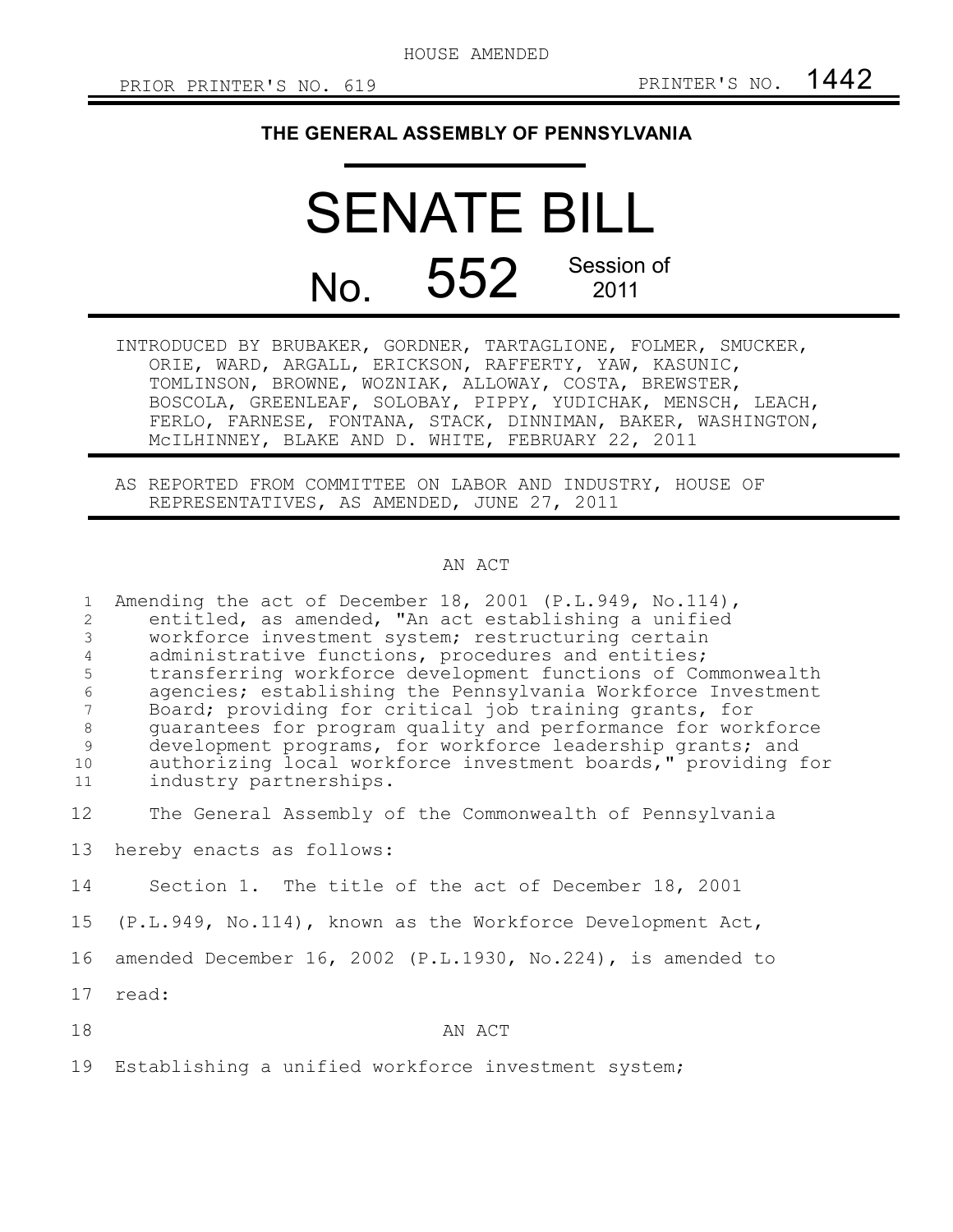| 1  | restructuring certain administrative functions, procedures       |
|----|------------------------------------------------------------------|
| 2  | and entities; transferring workforce development functions of    |
| 3  | Commonwealth agencies; establishing the Pennsylvania             |
| 4  | Workforce Investment Board; providing for critical job           |
| 5  | training grants, for guarantees for program quality and          |
| 6  | performance for workforce development programs, for workforce    |
| 7  | leadership grants, for industry partnerships; and authorizing    |
| 8  | local workforce investment boards.                               |
| 9  | Section 2. The act is amended by adding a chapter to read:       |
| 10 | CHAPTER 13                                                       |
| 11 | INDUSTRY PARTNERSHIPS                                            |
| 12 | Section 1301. Definitions.                                       |
| 13 | The following words and phrases when used in this chapter        |
| 14 | shall have the meanings given to them in this section unless the |
| 15 | context clearly indicates otherwise:                             |
| 16 | "Career pathways." An identified series of positions, work       |
| 17 | experiences or educational benchmarks or credentials which offer |
| 18 | occupational and financial advancement within a specified career |
| 19 | field or related fields over time.                               |
| 20 | "Department." The Department of Labor and Industry.              |
| 21 | "High-priority occupations." Occupations which have a            |
| 22 | significant presence in a targeted industry cluster, are in      |
| 23 | demand by employers and pay or lead to payment of a family-      |
| 24 | sustaining wage.                                                 |
| 25 | "Industry cluster." A group of employers closely linked by       |
| 26 | common product or services, workforce needs, similar             |
| 27 | technologies, supply chains or other economic ties.              |
| 28 | "Industry partnership." A collaboration which brings             |
| 29 | together multiple employers and workers or, when appropriate,    |
| 30 | worker representatives and career and technical educators, in a  |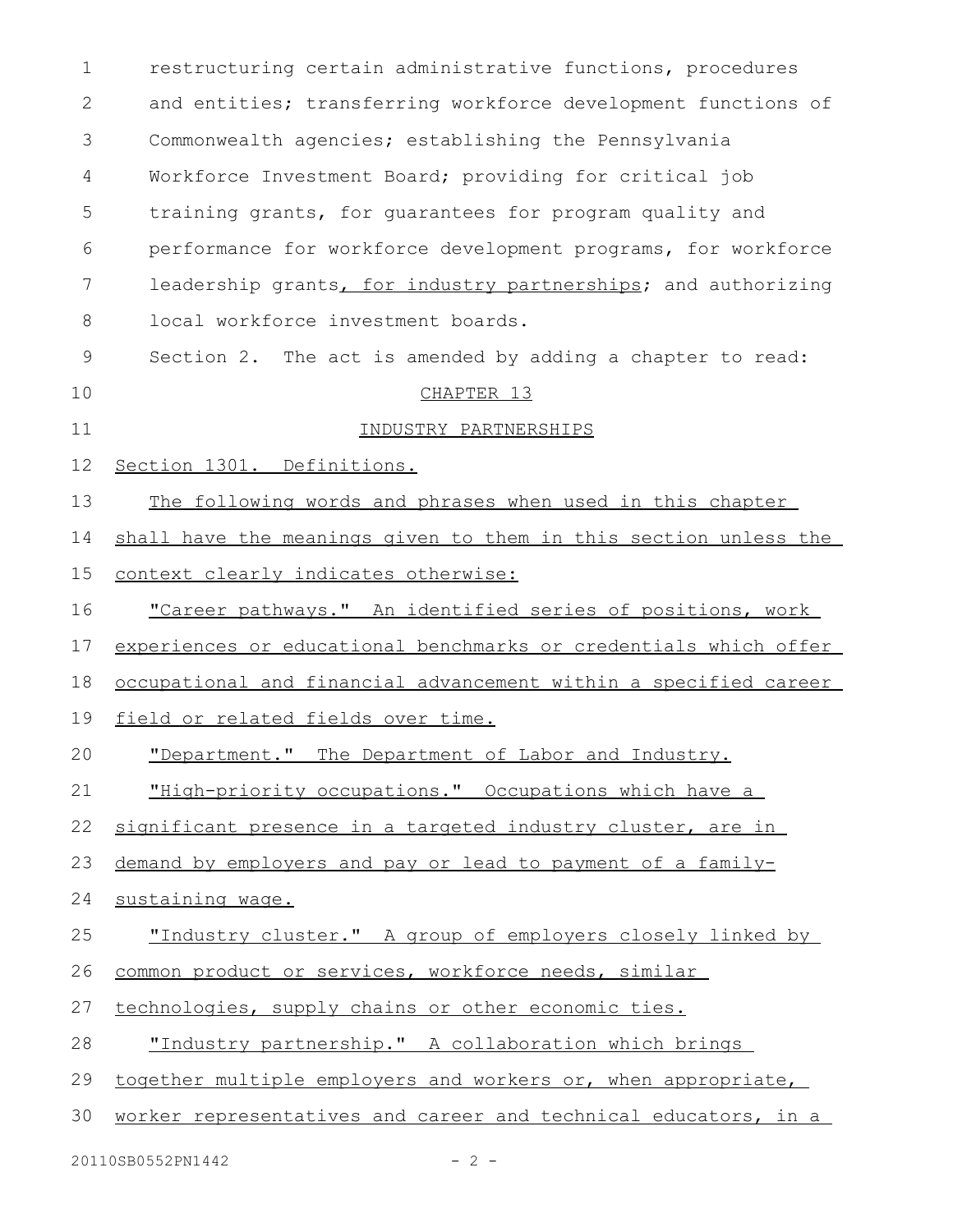| 1  | targeted industry cluster to address common workforce needs.        |
|----|---------------------------------------------------------------------|
| 2  | <u>"Industry partnership performance improvement and evaluation</u> |
| 3  | system." The evaluation system established under section 1309.      |
| 4  | "Participating agency." An agency under the Governor's              |
| 5  | jurisdiction.                                                       |
| 6  | "TANF." The Temporary Assistance for Needy Families program         |
| 7  | under the Social Security Act (49 Stat. 620, 42 U.S.C. § 301 et     |
| 8  | seq.), which provides temporary assistance to needy, dependent      |
| 9  | children and their parents or caretaker relatives.                  |
| 10 | <u>"Targeted industry cluster." An industry cluster identified</u>  |
| 11 | by the department as having a Statewide economic impact,            |
| 12 | immediate workforce development needs and emerging or               |
| 13 | competitive career opportunities.                                   |
| 14 | Section 1302. Industry clusters.                                    |
| 15 | Identification of industry clusters.--The department<br>(a)         |
| 16 | shall work with businesses, industry associations, career and       |
| 17 | technical associations and organizations, participating             |
| 18 | agencies, State and local workforce investment boards and           |
| 19 | economic development entities to identify industry clusters         |
| 20 | based on the following:                                             |
| 21 | (1) Statistics showing the competitiveness of a                     |
| 22 | potential industry cluster.                                         |
| 23 | Importance of an industry cluster to the economic<br>(2)            |
| 24 | development of this Commonwealth.                                   |
| 25 | Identification of other employers that supply<br>(3)                |
| 26 | materials, technology and services to the industry.                 |
| 27 | Research studies on industry clusters.<br>(4)                       |
| 28 | (5)<br>Any other criteria deemed relevant by the                    |
| 29 | department.                                                         |
| 30 | Identification of targeted industry clusters.--The<br>(b)           |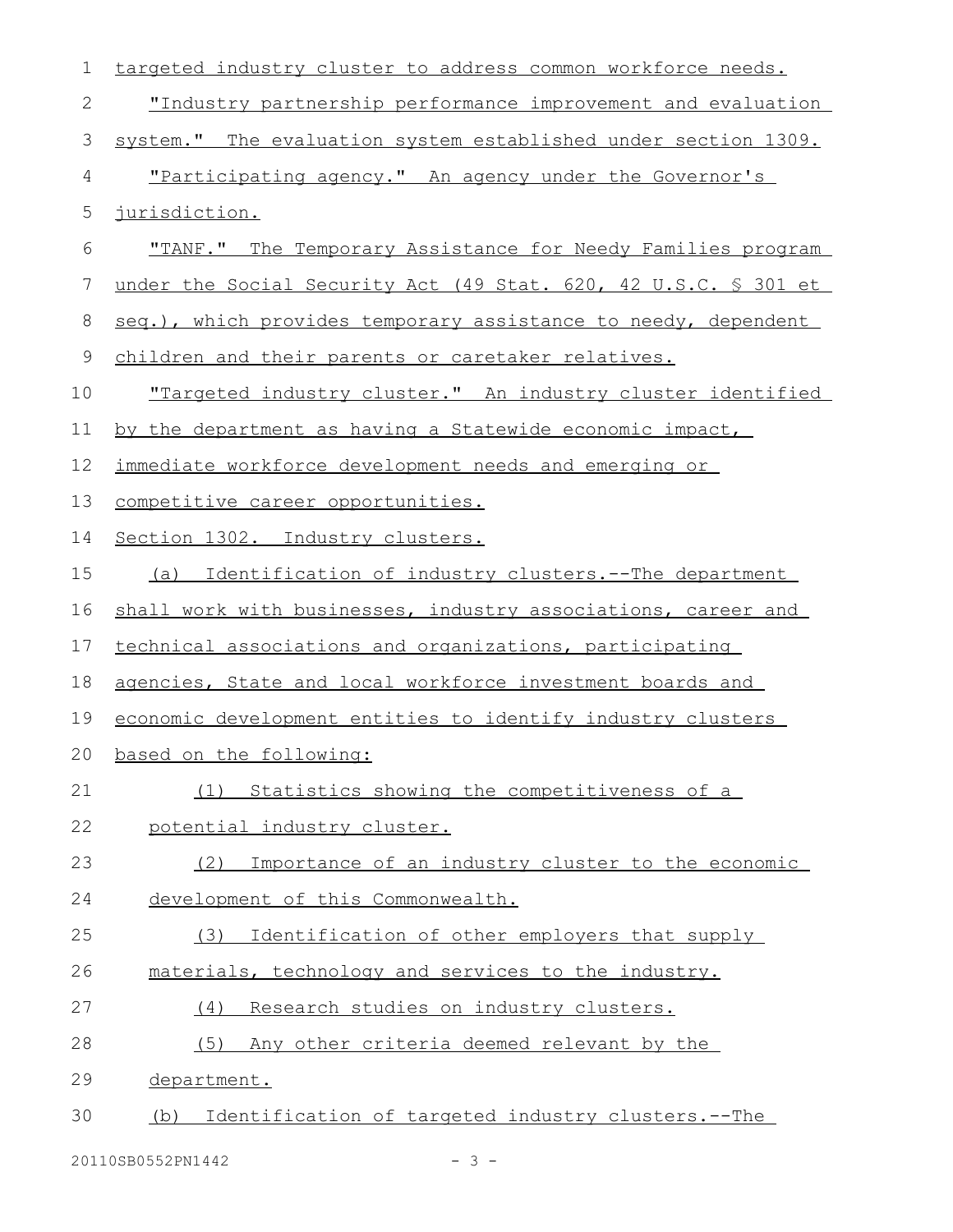| 1  | department shall work with State and regional workforce and        |
|----|--------------------------------------------------------------------|
| 2  | economic development agencies, with input from regional business   |
| 3  | and labor leaders, to identify which industry clusters shall be    |
| 4  | targeted for workforce and economic development investments        |
| 5  | based on:                                                          |
| 6  | Importance of the cluster to the economy of this<br>(1)            |
| 7  | Commonwealth and the region.                                       |
| 8  | (2)<br>Workforce development needs.                                |
| 9  | (3)<br>Economic growth potential.                                  |
| 10 | (4)<br>Competitiveness.                                            |
| 11 | (5)<br>Employment base.                                            |
| 12 | (6)<br>Mages, benefits and career opportunities.                   |
| 13 | Ongoing evaluation.--The department shall periodically<br>(C)      |
| 14 | evaluate the targeted industry clusters to determine the need      |
| 15 | for any changes to the targeted industry clusters.                 |
| 16 | Publication of information.--The department shall issue<br>(d)     |
| 17 | by July 1 of each year, on its website, information and            |
| 18 | statistics on the targeted industry clusters, including labor      |
| 19 | market information highlighting the clusters. The information      |
|    | 20 shall include an occupational analysis depicting the employment |
| 21 | and wages within the targeted industry cluster.                    |
| 22 | (e) List of occupations.--The department shall annually            |
| 23 | issue a list of Statewide and regional high-priority occupations   |
| 24 | which will quide workforce and educational investments by the      |
| 25 | department and participating agencies.                             |
| 26 | Section 1303. Grant program.                                       |
| 27 | Establishment.--The department shall establish and<br>(a)          |
| 28 | administer a grant program to provide funding to industry          |
| 29 | partnerships from funds appropriated by the General Assembly for   |
| 30 | the purposes of this act.                                          |

20110SB0552PN1442 - 4 -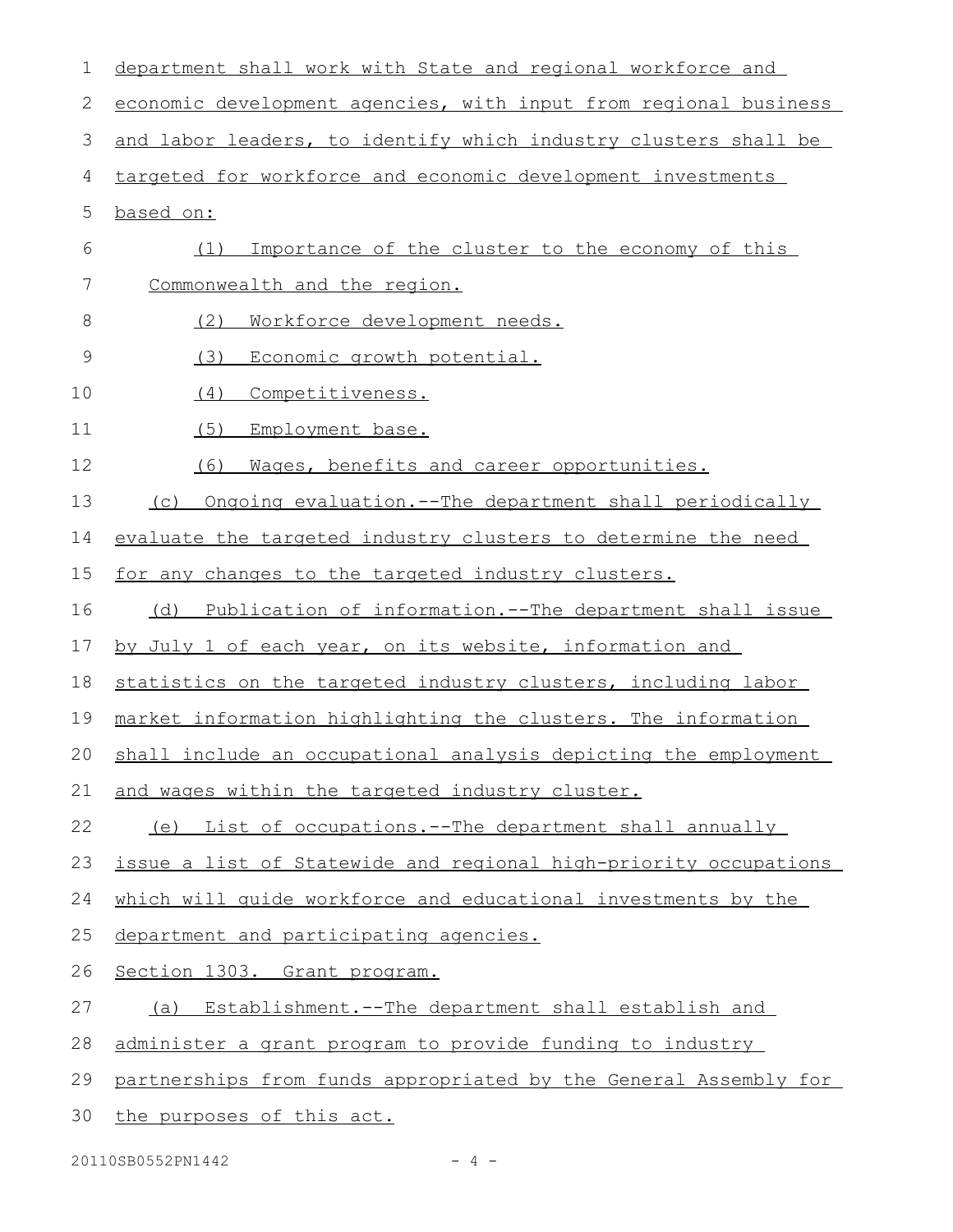| $\mathbf 1$ | Use of grant funding.--Industry partnerships shall, to<br>(b)  |
|-------------|----------------------------------------------------------------|
| 2           | the extent funds are available, use a grant awarded under this |
| 3           | section to do any of the following:                            |
| 4           | Organize businesses, employers, workers, labor<br>(1)          |
| 5           | organizations and industry associations into a collaborative   |
| 6           | structure that supports the sharing of information, ideas and  |
| 7           | challenges common to their industry cluster.                   |
| 8           | Identify the training needs of multiple businesses,<br>(2)     |
| $\mathsf 9$ | including skill gaps critical to competitiveness and           |
| 10          | innovation to their industry cluster.                          |
| 11          | Facilitate economies of scale by aggregating<br>(3)            |
| 12          | training and education needs of multiple employers.            |
| 13          | Assist educational and training institutions in<br>(4)         |
| 14          | aligning curricula and programs to industry demand,            |
| 15          | particularly for high-priority occupations.                    |
| 16          | Collaborate with the PA CareerLinks, youth councils,<br>(5)    |
| 17          | business-education partnerships, intermediate units,           |
| 18          | secondary and postsecondary educational institutions,          |
| 19          | parents, career counselors and career and technical educators  |
| 20          | for the purpose of addressing the challenges of connecting     |
| 21          | disadvantaged adults and youth to careers.                     |
| 22          | Assist companies in identifying and working together<br>(6)    |
| 23          | to address common organizational and human resource            |
| 24          | challenges, including recruiting new workers, retaining        |
| 25          | incumbent workers, implementing a high-performance work        |
| 26          | organization, adopting new technologies and fostering          |
| 27          | experiential and contextualized on-the-job learning.           |
| 28          | Assist in developing and strengthening career<br>(7)           |
| 29          | ladders within and across companies, enabling entry-level      |
| 30          | workers to improve skills and advance to higher-wage jobs.     |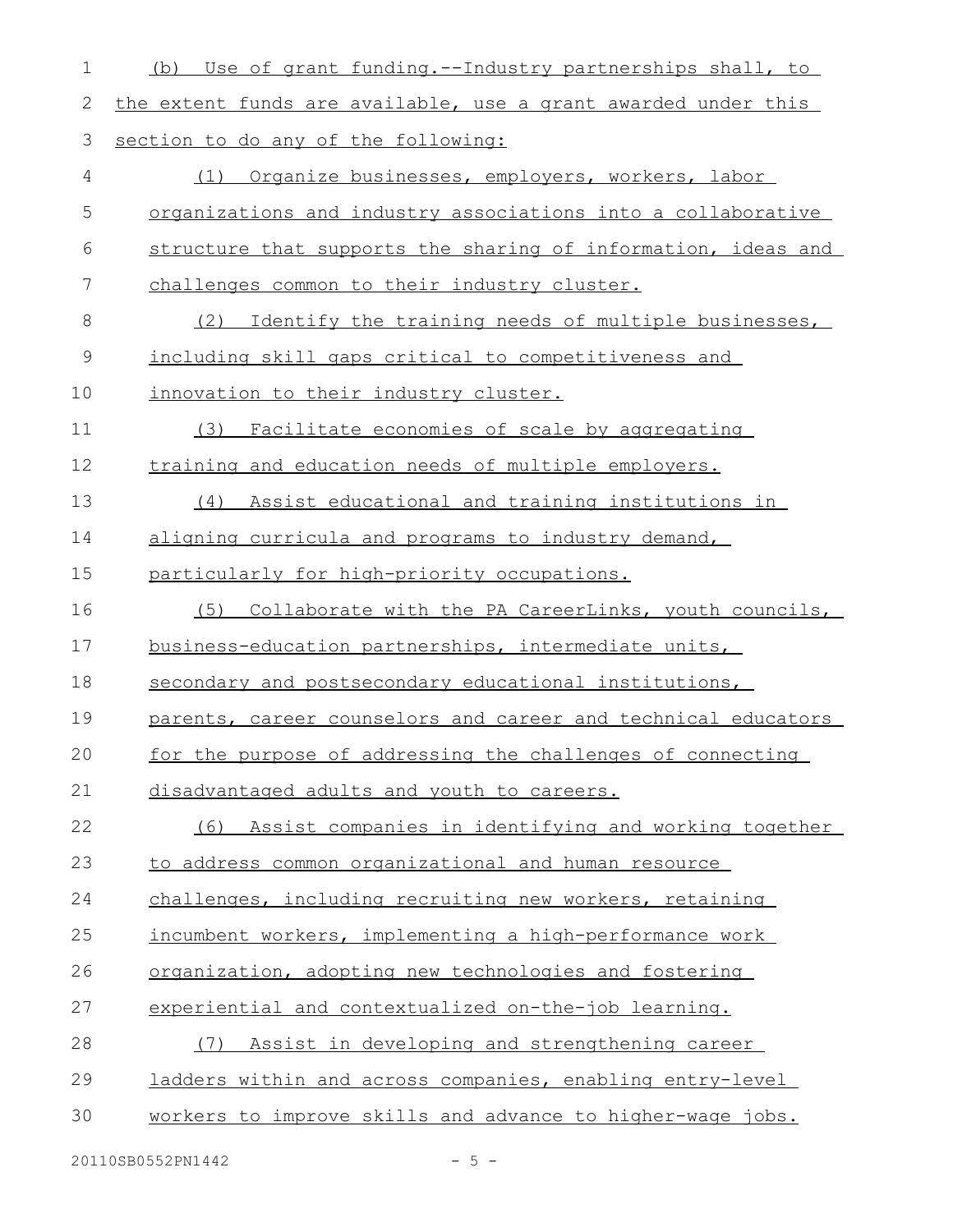| $\mathbf 1$ | Assist partner companies in industry partnerships in<br>(8)    |
|-------------|----------------------------------------------------------------|
| 2           | attracting a diverse work force, including individuals with    |
| 3           | barriers to employment. This shall include the economically    |
| 4           | disadvantaged, youth, older workers, ex-offenders and the      |
| 5           | physically and developmentally disabled.                       |
| 6           | (9) Assist in strengthening connections among businesses       |
| 7           | in industry clusters, leading to cooperation, beyond           |
| 8           | workforce issues, which would improve competitiveness and job  |
| $\mathsf 9$ | quality, including joint purchasing, market research or        |
| 10          | centers for technology and innovation.                         |
| 11          | Section 1304. Grant program operation.                         |
| 12          | In order to receive grant funding under this section, an       |
| 13          | industry partnership must, in its grant application, do all of |
| 14          | the following:                                                 |
| 15          | Show evidence of involvement of the local workforce<br>(1)     |
| 16          | investment board.                                              |
| 17          | Show evidence of participation of workers or labor<br>(2)      |
| 18          | representatives in industry partnerships.                      |
| 19          | Provide for private sector matching funding of at<br>(3)       |
| 20          | least 25% of the grant.                                        |
| 21          | Commit to participate in the industry partnership's<br>(4)     |
| 22          | performance improvement and evaluation system.                 |
| 23          | Section 1305. Powers and duties.                               |
| 24          | The department shall have the following powers and duties:     |
| 25          | Establish grant quidelines and develop grant<br>(1)            |
| 26          | applications.                                                  |
| 27          | Develop forms and institute procedures to award<br>(2)         |
| 28          | competitive grants under this section.                         |
| 29          | Establish a process to review applications.<br>(3)             |
| 30          | (4) Establish a process for providing applicants with          |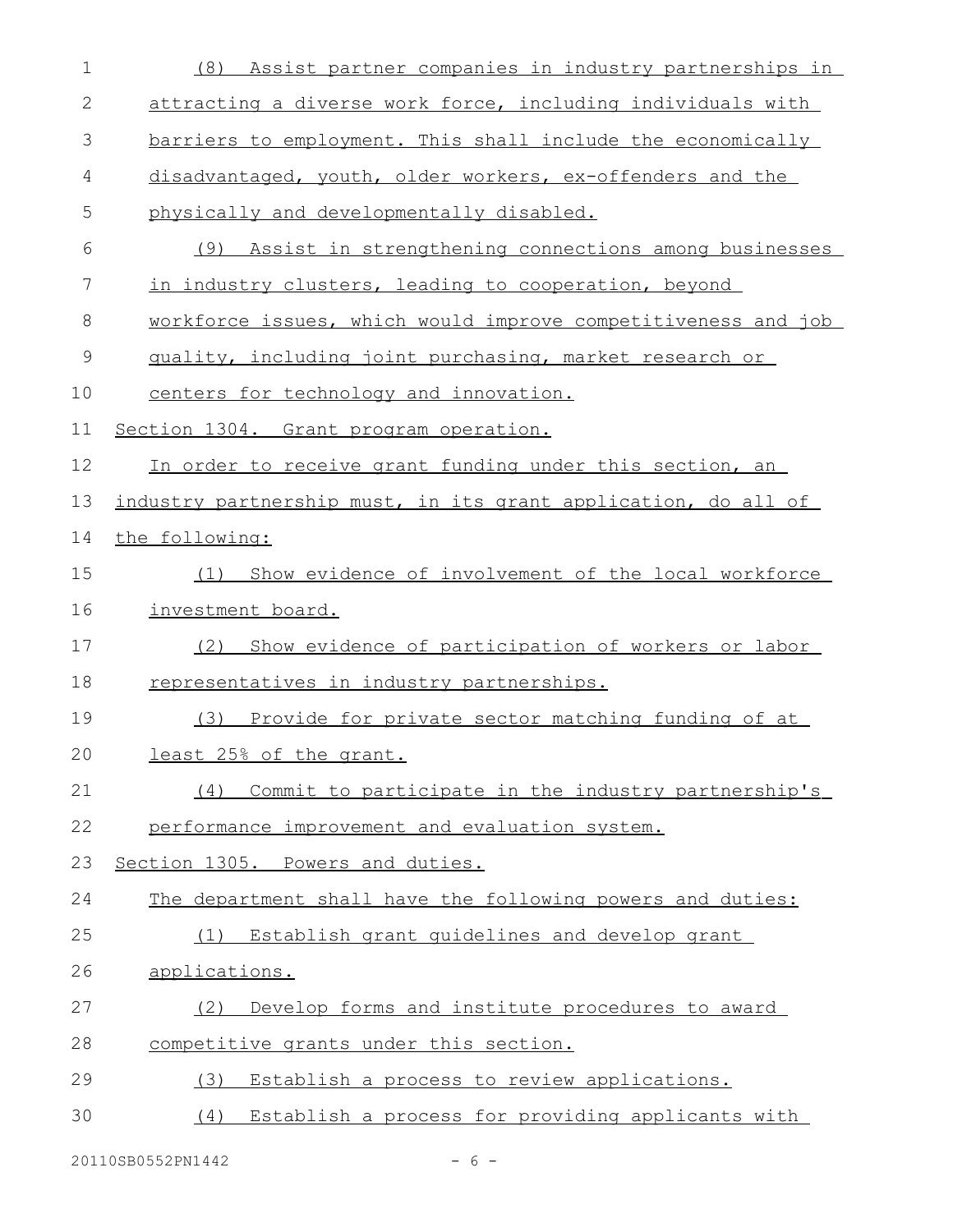| $\mathbf 1$   | additional information about eligibility requirements and        |
|---------------|------------------------------------------------------------------|
| 2             | assistance in preparing applications.                            |
| 3             | (5) Provide technical assistance to grant applicants and         |
| 4             | grantees.                                                        |
| 5             | Apply for grants and seek other revenue sources to<br>(6)        |
| 6             | fund the industry partnership administrative and training        |
| 7             | activities.                                                      |
| 8             | Section 1306. Grant period.                                      |
| $\mathcal{G}$ | The grant period shall be for a period of not less than 12       |
| 10            | months and not more than 24 months. A grantee may apply to renew |
| 11            | the grant.                                                       |
| 12            | Section 1307. Interdepartmental cooperation.                     |
| 13            | (a) Oversight.--The department shall oversee the operation       |
| 14            | of the grant program, with appropriate agency staffing support   |
| 15            | from the participating agencies.                                 |
| 16            | (b) Assistance.--In addition to the specific departmental        |
| 17            | duties under subsection (c), participating agencies shall assist |
| 18            | the department in carrying out this chapter in relation to each  |
| 19            | agency's roles and responsibilities, including providing to the  |
|               | 20 department all information relevant to the implementation of  |
| 21            | this chapter. The information shall include all performance      |
| 22            | measurement information necessary to evaluate any program or     |
| 23            | policy impacting workforce development in this Commonwealth.     |
| 24            | (c) Agencies.--The following agencies shall work with the        |
| 25            | department as set forth below:                                   |
| 26            | (1) The Department of Agriculture shall:                         |
| 27            | Advise the department on the agriculture<br>(i)                  |
| 28            | industry and agriculture education economic development          |
| 29            | strategies, programs and initiatives.                            |
| 30            | (ii) Facilitate agricultural industry clusters, to               |
|               |                                                                  |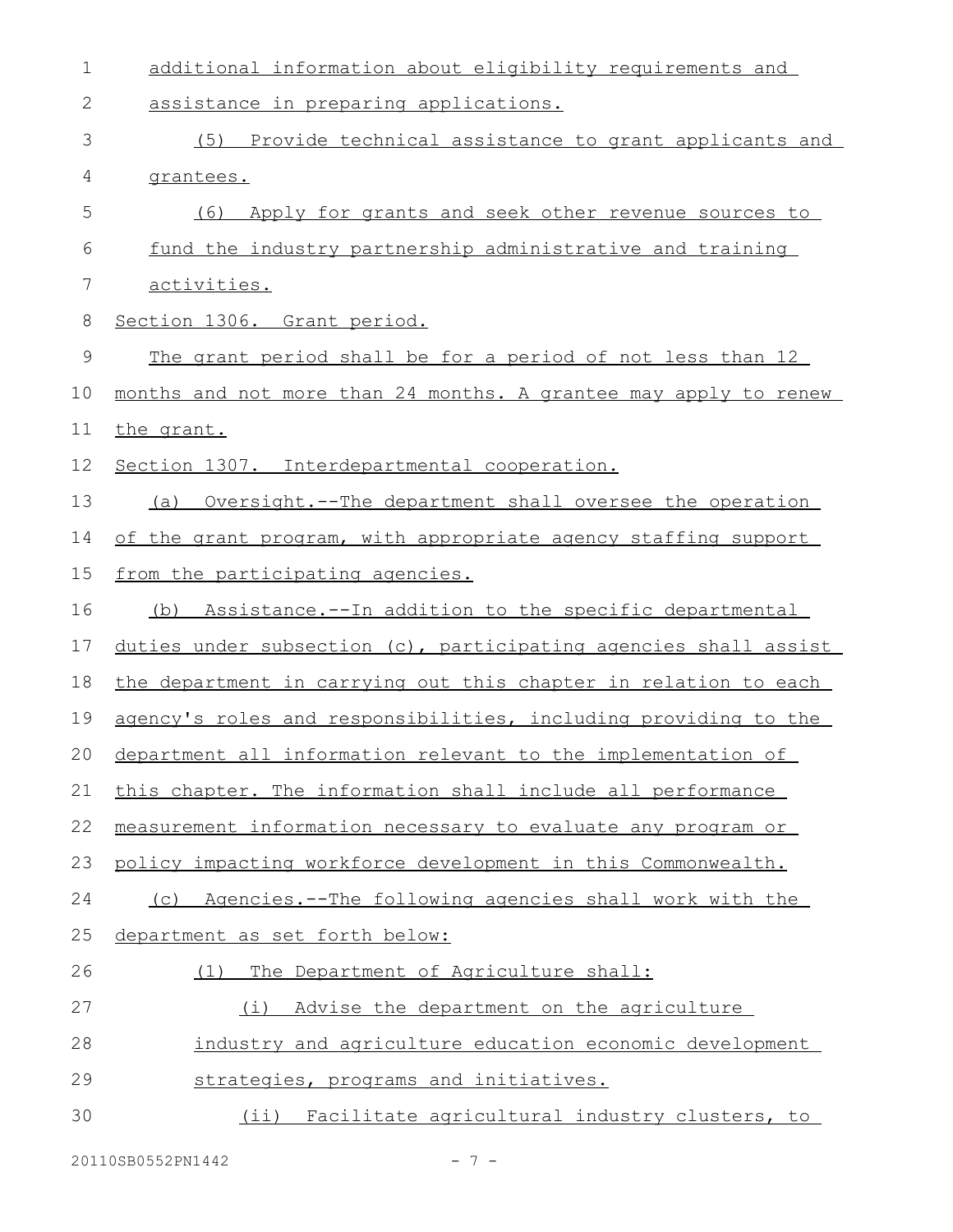| $\mathbf 1$ | include production agriculture, at the State and local      |
|-------------|-------------------------------------------------------------|
| 2           | levels to ensure accurate representation of all sectors     |
| 3           | and inclusion of those fields typically categorized as      |
| 4           | self-employment.                                            |
| 5           | (iii) Advise the department on career pathways              |
| 6           | available in the rural communities of this Commonwealth     |
| 7           | and nontraditional career pathways available to urban and   |
| 8           | disadvantaged students and citizens.                        |
| 9           | Work in collaboration with the department and<br>(iv)       |
| 10          | the Department of Education to identify emerging career     |
| 11          | opportunities, including support in establishing career     |
| 12          | ladders and career pathways.                                |
| 13          | Support initiatives to develop industry-<br>(v)             |
| 14          | recognized credentials and new credit-bearing programs in   |
| 15          | this Commonwealth's public and private postsecondary        |
| 16          | institutions, especially in critical occupations.           |
| 17          | (2)<br>The Department of Community and Economic Development |
| 18          | shall:                                                      |
| 19          | (i)<br>Advise the department of its workforce and           |
| 20          | economic development strategies, programs and               |
| 21          | initiatives.                                                |
| 22          | (ii) Align existing training programs with industry         |
| 23          | partnerships.                                               |
| 24          | Make relevant business assistance programs<br>$(i$ iii)     |
| 25          | available to industry partnerships.                         |
| 26          | Coordinate with the department on areas of<br>(iv)          |
| 27          | business retention.                                         |
| 28          | Advise the department of its industry<br>$(\triangledown)$  |
| 29          | competitiveness programs and cluster strategies.            |
| 30          | (3)<br>The Department of Corrections shall:                 |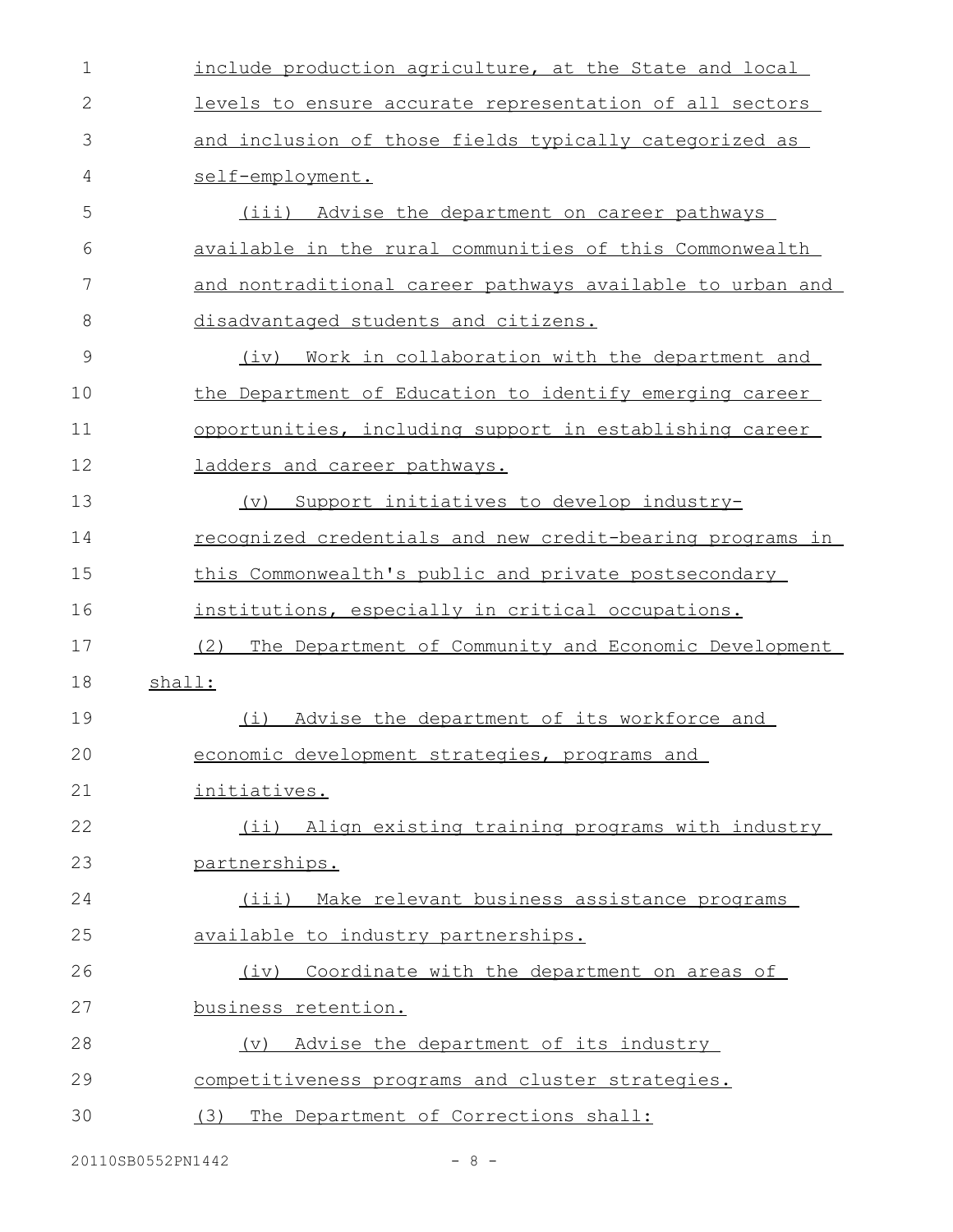| 1             | Align training for inmates with industry<br>(i)               |
|---------------|---------------------------------------------------------------|
| $\mathbf{2}$  | clusters and high-priority occupations and annually           |
| 3             | review these training programs to assure that the             |
| 4             | training programs prepare individuals for high-priority       |
| 5             | occupations.                                                  |
| 6             | (ii) Align reentry programs to take advantage of              |
| 7             | information and career opportunities provided by industry     |
| 8             | partnerships.                                                 |
| $\mathcal{G}$ | (4)<br>The Department of Education shall:                     |
| 10            | (i)<br>Work with the department to support career             |
| 11            | pathways.                                                     |
| 12            | $(i$ ii)<br>Support innovative programs to address            |
| 13            | literacy, including English as a second language, and         |
| 14            | numeracy shortcomings, especially in those occupations        |
| 15            | which are critical to targeted industry clusters and          |
| 16            | which lead to postsecondary education and employment.         |
| 17            | (iii) Collaborate with the department to develop              |
| 18            | programs and strategies to reduce barriers to adult           |
| 19            | education.                                                    |
| 20            | (iv) Coordinate career education initiatives in               |
| 21            | middle and high schools, especially in Project 720            |
| 22            | schools and career and technical education programs.          |
| 23            | Support initiatives to develop industry-<br>$(\triangledown)$ |
| 24            | recognized credentials and new credit-bearing programs in     |
| 25            | this Commonwealth's public and private postsecondary          |
| 26            | institutions, especially in occupations critical to           |
| 27            | targeted industry clusters.                                   |
| 28            | Work in collaboration with the department to<br>(vi)          |
| 29            | determine education and skill gaps associated with            |
| 30            | targeted industry clusters.                                   |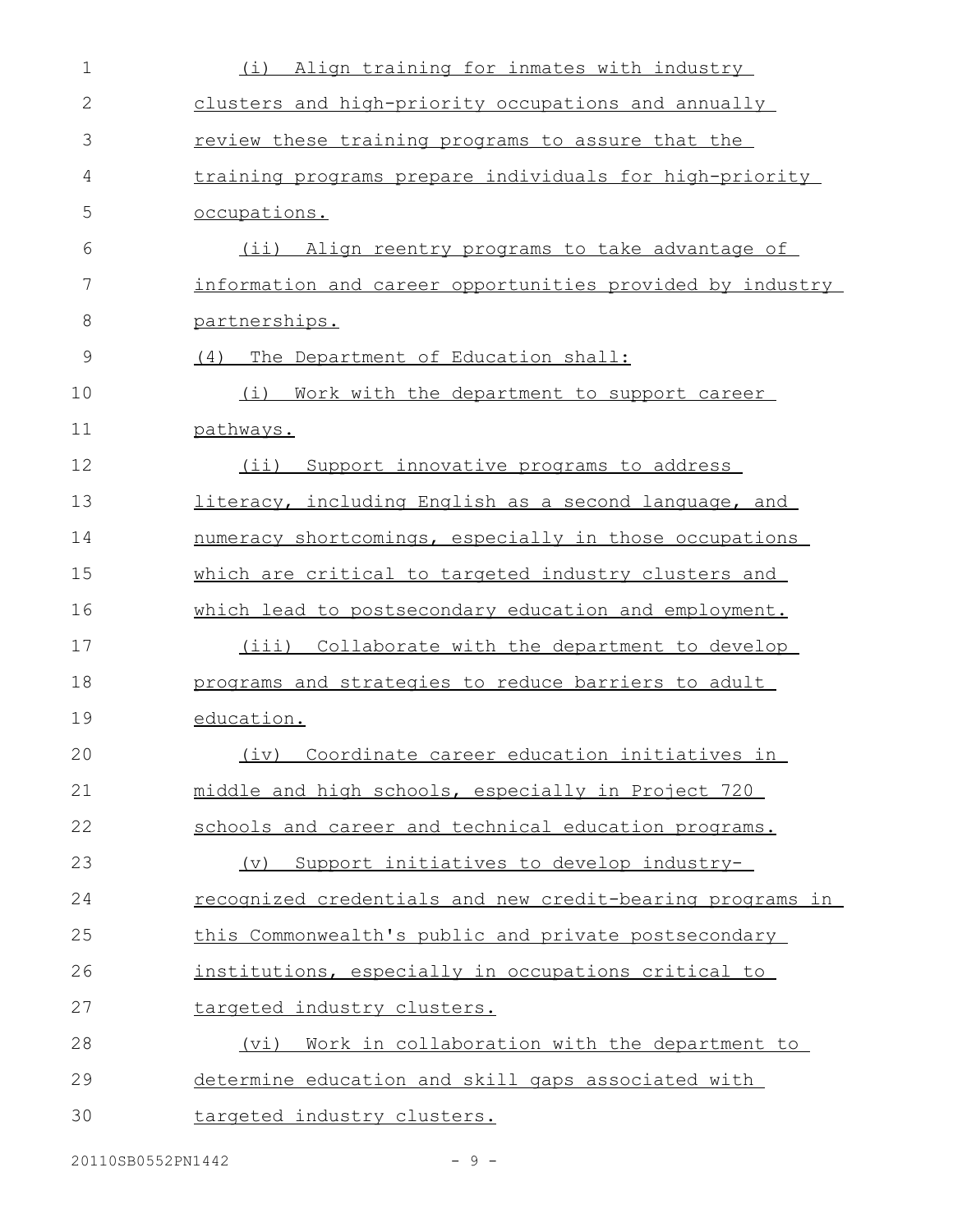| $\mathbf 1$ | (vii) Advise and assist high-school-based career and                     |
|-------------|--------------------------------------------------------------------------|
| 2           | $\leftarrow$<br>technical education programs to qualify DEVELOP as high- |
| 3           | priority occupation programs.                                            |
| 4           | (VIII) WITHIN TWO YEARS FOLLOWING THE EFFECTIVE DATE<br>$\leftarrow$     |
| 5           | OF THIS ACT, REGULATIONS MAY BE PROMULGATED BY THE                       |
| 6           | DEPARTMENT OF EDUCATION IN CONSULTATION WITH CAREER AND                  |
| 7           | TECHNICAL SCHOOL ADMINISTRATORS. THE REGULATIONS SHALL                   |
| 8           | CONFORM TO CAREER AND TECHNICAL SCHOOLS' NEEDS AND ASSIST                |
| 9           | TO ALIGN THEIR NEEDS WITH EMPLOYER DEMANDS. INCENTIVES                   |
| 10          | SHALL BE INCLUDED TO INCREASE ALIGNMENT. UNTIL THIS                      |
| 11          | PROGRAM AND REGULATIONS ARE IN EFFECT, SECONDARY CAREER                  |
| 12          | AND TECHNICAL SCHOOLS AND PROGRAMS SHALL NOT BE REQUIRED                 |
| 13          | TO MEET THE REQUIREMENTS FOR HIGH-PRIORITY OCCUPATIONS                   |
| 14          | FOR PROGRAM APPROVAL.                                                    |
| 15          | (5)<br>The Department of Public Welfare shall:                           |
| 16          | Create and maintain innovative programs which<br>(i)                     |
| 17          | connect qualified TANF clients with employment                           |
| 18          | opportunities in the targeted industry clusters.                         |
| 19          | (ii) Support strategies to prepare TANF clients for                      |
| 20          | success in postsecondary education and training programs.                |
| 21          | (iii) Develop career education initiatives which                         |
| 22          | provide TANF clients with information to quide their                     |
| 23          | education and training plans.                                            |
| 24          | Collect and share employment information with<br>(iv)                    |
| 25          | the department.                                                          |
| 26          | Section 1308. Industry and labor market research.                        |
| 27          | The department shall provide the necessary industry and labor            |
| 28          | market research to support and further develop the work of               |
| 29          | industry partnerships, including:                                        |
| 30          | (1) Providing current data on all targeted industry                      |